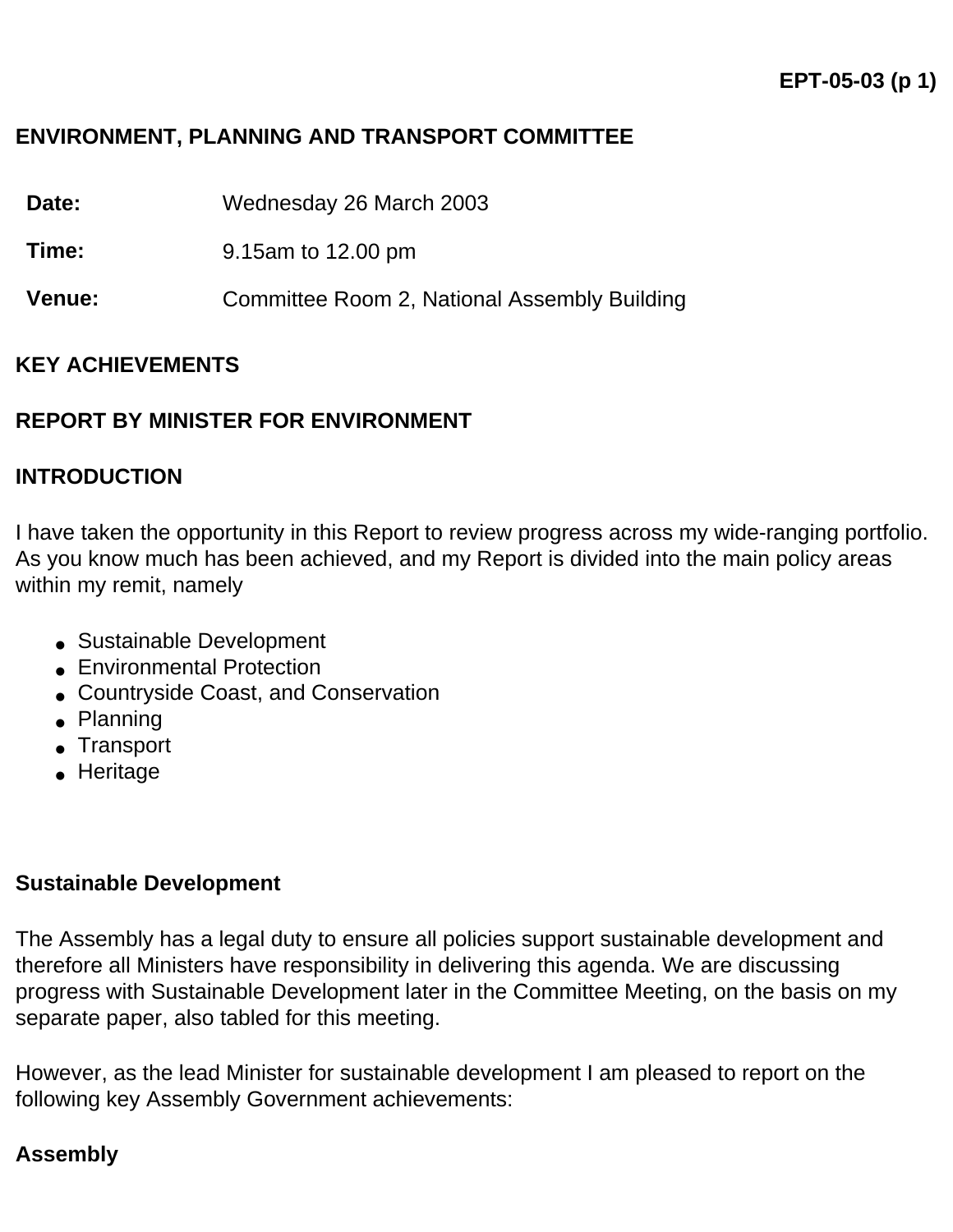- Making the Cabinet Sub-Committee on Sustainable Development a mechanism for driving progress
- Ensuring the Welsh Assembly Government's corporate plan, *Plan for Wales 2001*, and strategic policies on economic development, farming, planning, transport, ICT and community regeneration are contributing to sustainable development
- Mainstreaming sustainable development into policy development and using sustainability criteria to assess individual schemes and projects in transport planning and the environment, for example *'Wise About Waste'*, and *'Planning: Delivering for Wales'*.
- A top-level sustainability appraisal methodology/ policy integration tool in place, and starting to make an impact on all Assembly policy-making.
- Launched a Green Policy Statement and Action Plan for the National Assembly for Wales, covering the Assembly's own operations.
- Launched the 'Business and Environment' Action Plan that focuses on resource productivity
- Excellent demonstration projects in place and successful (e.g. Sustainable Development Fund, Environment Wales)
- Issued a booklet for schools on education for Sustainable Development and global citizenship

# **Working with Partners**

- Established an independent Sustainable Development Forum for Wales
- Agreed a Sustainable Development Compact between the Welsh Assembly Government and the Welsh Local Government Association
- Finalised the Planning Agreement with WLGA, setting out our respective roles and responsibilities relating to the land use system in Wales.

# **European Level**

- Successfully bid for funding for a Pan-European Regional Network on Sustainable Development, which was confirmed by the European Commission in August and is now under way
- Successfully bid for European Commission support for a  $\in$ 4 million programme involving 4 projects (now well under way) under the ERDF Regional Programme of Innovation Actions

# **Globally**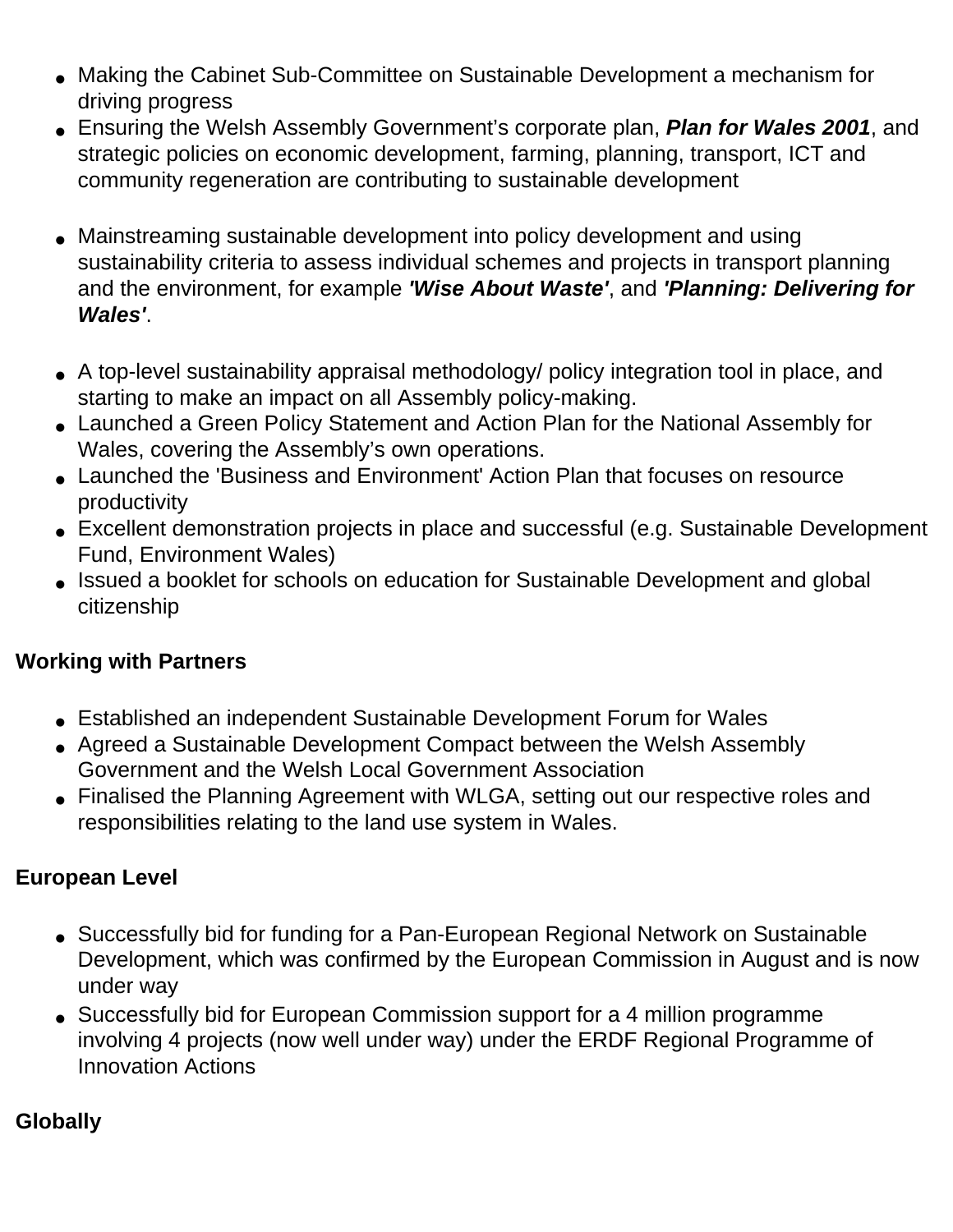• Ensured that Wales played a constructive role at the Johannesburg World Summit on Sustainable Development, in particular helping to establish a global network of regional governments committed to sustainable development

In summary I have sought to foster an increasingly 'can-do' approach to Sustainable Development within Wales.

## **Environmental Protection**

My responsibilities in relation to Environmental Protection cover a wide range of policy areas, but I have highlighted below the key areas of waste management, water, air quality, and noise. I recognise the important work of the Environment Agency and have worked together with the Agency to make it more effective and accountable. The government has supported a number of their proposals for initiatives in Wales aimed at improvements in waste minimisation and environmental protection, and provided additional grant in aid of approximately £5.5 million for these and associated environmental protection activities. In comparison the Agency received £11 million in grant in aid in 1999/2000; in 2003-04 the Agency's provision is over £16.5 million for these purposes.

The Assembly was influential in the steps that led to the successful acquisition by Glas Cymru of Dwr Cymru in May 2001, the water and sewerage undertaker that serves a large part of Wales. Glas Cymru is a novel structure in the water industry being a non-profit company with no shareholders. As a consequence of financial and operational efficiency improvements since the Glas Cymru acquisition, the company has been able to announce cuts of £11 million in customers' water bills and additional investment of £41 million in part to alleviate sewage flooding.

#### **Waste**

We have published a comprehensive waste strategy for Wales in June 2002, *Wise about Waste*, backed by substantial additional resources (£50 million for 2001-02 to 2003-04) of which £42.5 million has been allocated to local authorities. We have established the Wales Waste Forum, representing stakeholders in the production and management of waste in Wales to advise on the development of *Wise about Waste* and its implementation.

The implementation of the waste strategy has started with a range of initiatives including the local authority high diversion exemplars scheme, *Waste Awareness Wales*, and more recently public sector waste minimisation.

We have taken forward the recommendations flowing from the work of the EPT Committee's Investigation and Report into Nantygwyddon. We have commissioned the Agency for Toxic Substances and Disease Registry from Atlanta, Georgia, USA to consider the health impact of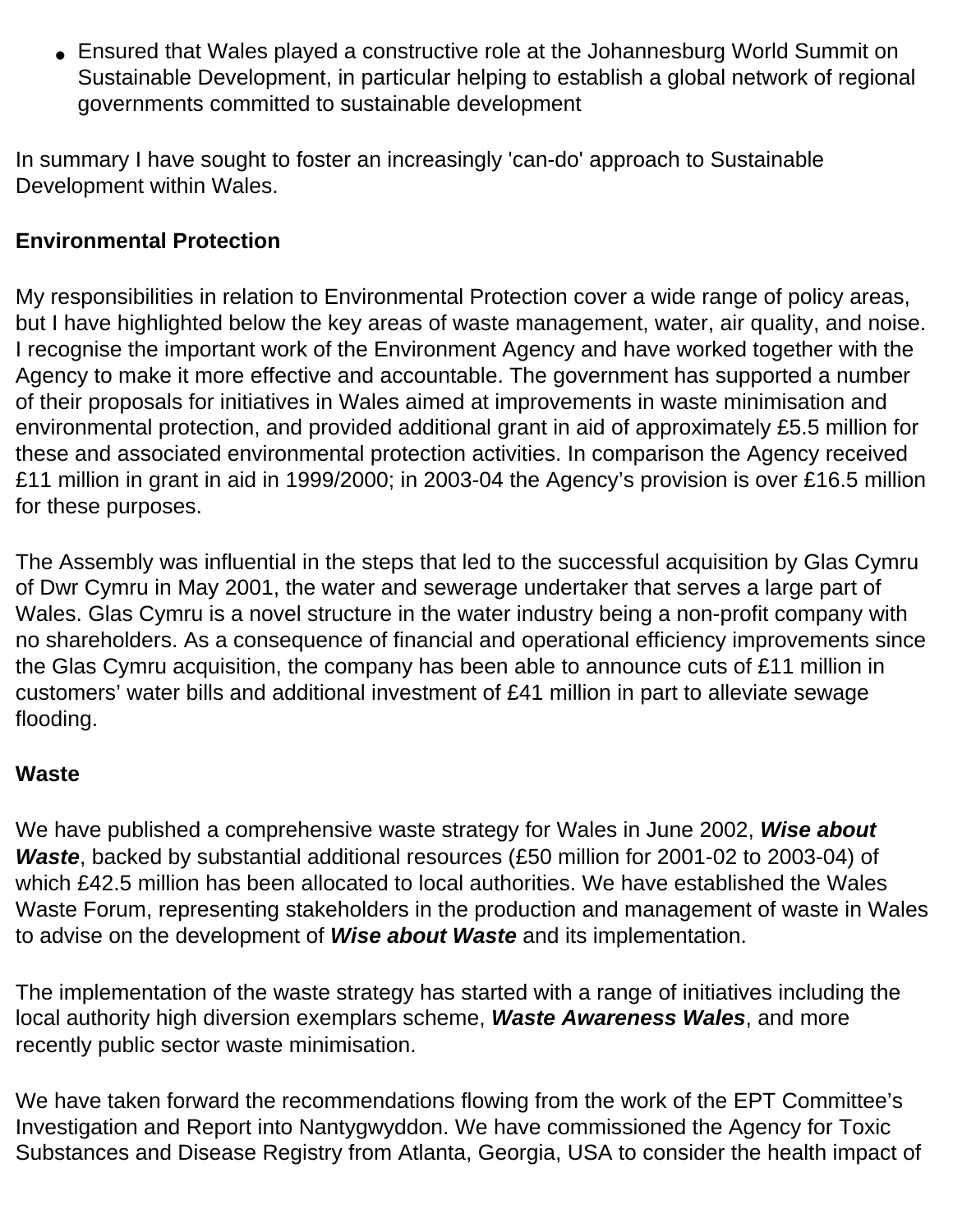the landfill site at Nantygwyddon. The report makes some recommendations, but is reassuring in relation to any current risks from the landfill site. It confirms that on the basis of a review of available documentation and site operations, the current treatment and monitoring of landfill gases from the Nantygwyddon site appear to be protective of public health.

The Assembly Government has also commissioned the Earth Sciences Partnership (ESP) to consider the current and longterm stability of the site. The Assembly Government has published ESP's interim report which is generally reassuring about the site's stability while identifying issues that need further discussion with the site's operator, Amgen Rhondda; the owner, Rhondda Cynon Taf County Borough Council, and the Environment Agency as the regulatory authority.

## **Water**

The quality of drinking water provided in Wales has continued to be of a very high standard. In 2001, almost 99.8% of around 182,000 tests indicated compliance with required standards. This equates to a reduction of 12% in the number of tests breaching standards as compared with 2000.

Last year for the first time in Wales all of our identified bathing waters complied with the EC mandatory standards. A record number of 62 bathing waters also met the more stringent EC guideline standards (the standards that beaches must meet to be eligible for a European Blue Flag). The results represent a performance significantly ahead of the Plan for Wales target.

We supported the making of the Wye Navigation Order which has bestowed powers of a navigation authority for the River Wye on the Environment Agency, thereby safeguarding this important river against possible over use and environmental damage.

### **Flood Defence**

Since Autumn 2000 I have increased financial support to the flood defence operating authorities to help them repair damaged flood defence infrastructure and to extend the flood defence network where necessary. I attach a high priority to promoting additional flood protection work by operating authorities. Provision for flood defence work is increasing from £8.2 million in 2003-04 to £11.9 million on 2005-06.

Since 2000 major flood defence improvements have been completed at Chepstow and Llandovery, construction work has commenced at Bangor on Dee and Ruthin and preparation work is well advanced at Isca Road, Newport and Monmouth. These additional funds have also enabled authorities to accelerate the promotion of schemes at locations flooded during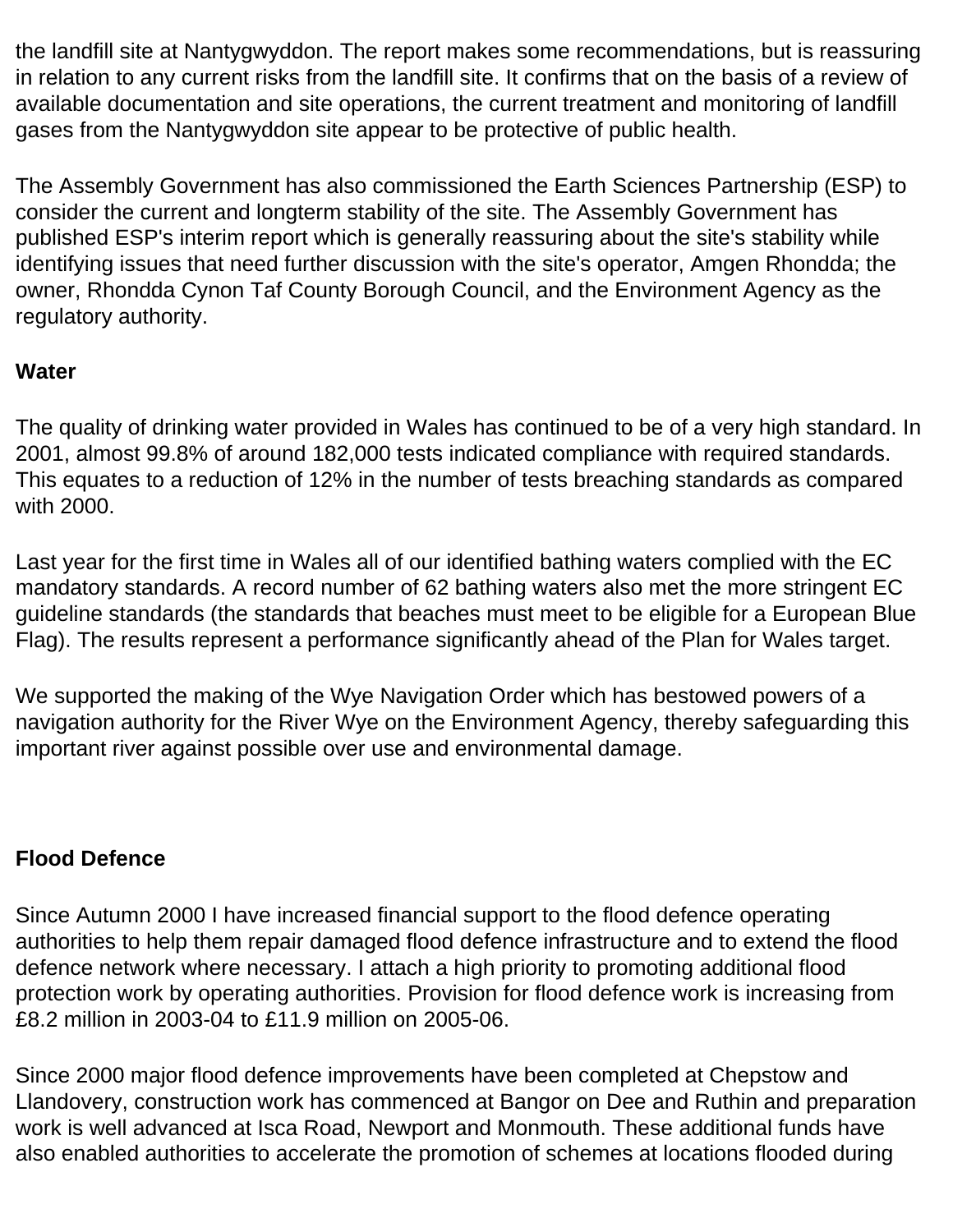2000 and to improve their future flood risk management by better flood management planning.

Work is substantially complete on the Review of Flood and Coastal Defence Funding and institutional arrangements, and a public consultation exercise was undertaken in spring of 2002. This review will hopefully deliver improvements and I plan to make an announcement on its outcome shortly.

While awaiting the outcome of the review I have increased grant rates for Local Authority works to 85% from April 2001, made Assembly funds more accessible to Operating Authorities by rationalising budgets and have wholly funded strategic activities such as catchment flood management plans and specific studies.

With this support the Environment Agency has substantially completed two of its three flood management plans for pilot catchments in Wales and has undertaken a programme of annual public awareness campaigns as part of its strategy to improve the flood warning service in Wales. Local Authorities have completed flood studies on over 400 known flooding sites on their ordinary watercourse system and work has started on detailed studies relating to over 60 of these sites. This work will generally improve flood risk management and will support the development of more robust future work programmes in Wales.

# **Air Quality**

Since the Air Quality Strategy for England Scotland Wales and Northern Ireland was published in 2000, work has continued on developing and amending the strategy, as new evidence becomes available.

By introducing regulations and issuing guidance the Welsh Assembly Government has provided a clear and simple policy framework for improving air quality with realistic but challenging objectives which are underpinned by monitoring and research. Advice booklets have raised public awareness about air quality.

We have made a range of secondary legislation to improve controls on air quality, including

- the Air Quality (Wales) Regulations which set objectives for seven key air pollutants and require local authorities to carry out periodic reviews of air quality
- a number of regulations controlling a range of specific air pollutants
- the Waste Incineration Directive which introduces stringent operating conditions and sets minimum technical requirements for waste- incineration, and consolidates new and existing controls into a single piece of legislation.

We have published: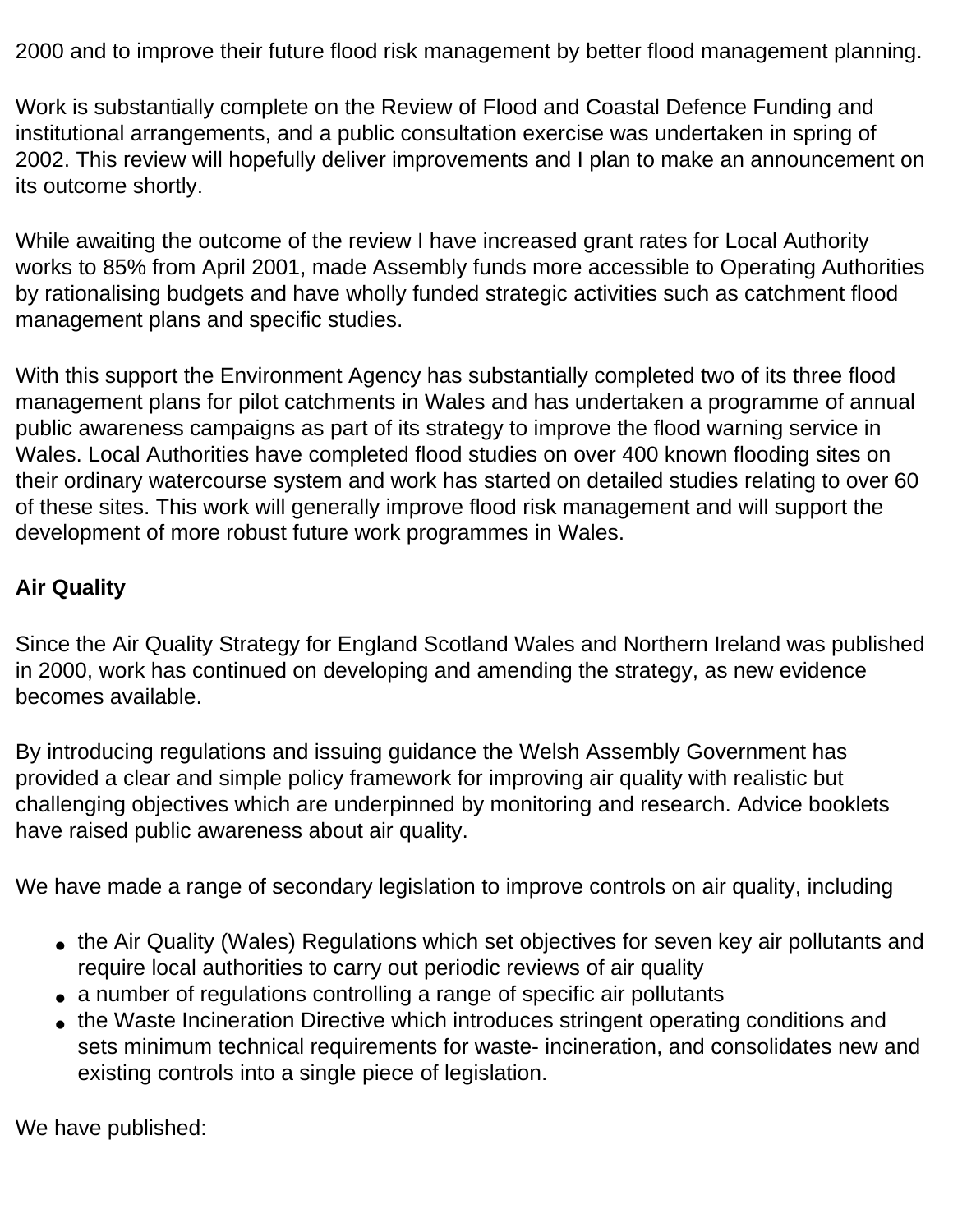- Air Pollution What it means for your health / the public information service advice booklet issued in May 2002 giving advice on air pollution and health and providing an easy to understand guide to the Air Pollution information Service.
- Air Quality Strategy for England, Scotland, Wales and Northern Ireland Addendum published in February 2003 the document consolidates the actions the Assembly and the others have taken to improve air quality. It provides an update of information on scientific and technical developments underpinning air quality objectives.
- *Local Air Quality Management Revised Statutory Policy and Technical Guidance* published in February to provide advice to local authorities on their LAQM duties and also to consolidate the previous four policy and the four technical booklets into one document.

## **Countryside, coast, and conservation**

The Welsh Assembly Government has worked closely and effectively with the Countryside Council for Wales in delivering the key objectives in Plan for Wales. Key achievements in the countryside and conservation policy areas relate to the implementation of the Countryside and Rights of Way Act 2000 in Wales, and taking forward the Natura 2000 designations.

### **Implementation of the Countryside and Rights of Way Act 2000**

Regulatory framework for introduction of new right of public access to open country under Countryside and Rights of Way Act 2000 put in place. This has facilitated the formation of local access for a across Wales to advise on new and improved opportunities for access to the country, New statutory guidance on rights of way improvement plans has also been prepared and issued.

### **Countryside Council for Wales**

Quinquennial review of Countryside Council for Wales undertaken and action plan put in place to implement agreed recommendations

#### **National Parks**

• Review of National Parks initiated to examine range of key issues, including possibility of direct election of members to National Park Authorities. The Assembly Government has assisted the Brecon Beacons National Park Authority in securing suitable accommodation, and is making a significant financial contribution to the provision of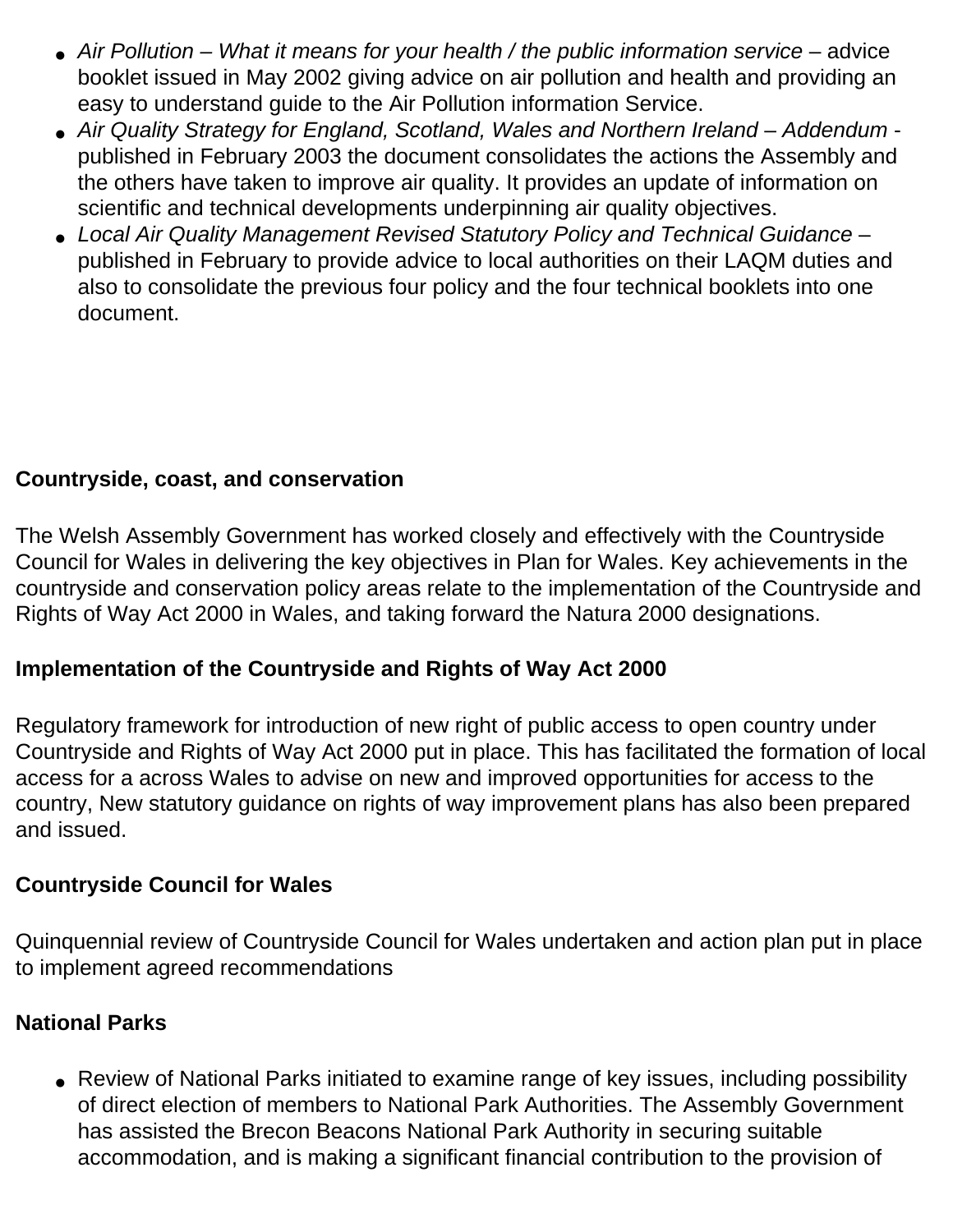refurbished accommodation for the Pembrokeshire Coast National Park Authority.

### **Coast and Conservation**

A New Wales Coastal and Maritime Partnership has been successfully established.

The Sustainable Development Fund and Environment Wales grant schemes have been reviewed and adequate resources secured for the future. Wales' three National Parks Authorities and five Areas of Outstanding Natural Beauty are being provided with £1million in total over the next three years to continue to administer the fund.

The suite of candidate Special Areas of Conservation in Wales (part of the European Commission's Natura 2000 network of protected areas) has been improved and extended to include 47 completely new sites. These designations will ensure that the special interests present in the sites will be protected for us, and future generations to enjoy.

The Countryside and Rights of Way Act 2000 also introduced new powers for the Countryside Council for Wales to protect Sites of Special Scientific Interest and we have brought forward legislation that sets out procedures for owners and occupiers of land affected to appeal in certain circumstances

In addition, we have introduced legislation that will curtail the poisoning of wildfowl by preventing the use of lead shot over wetland areas

#### **Biodiversity**

Last year we presented to the National Assembly for Wales a list of Habitats and Species of Principle Importance for the Conservation of Biodiversity. The list was approved and will be used alongside the Local Biodiversity Action Plans (LBAPs) that are in place across Wales. LBAPS are an important mechanism for protecting biodiversity by encouraging action at a local level and I am pleased that I have been able to provide funding to progress this work. We have provided an additional £200,000, to local authorities (through the Countryside Council for Wales) to support local biodiversity action plans. Furthermore an additional £20,000 has gone to the National Museums and Galleries of Wales for the provision of skills training of key species listed under Section 74 of the Countryside and Rights of Way Act 2000.

The Assembly Government chairs the Wales Biodiversity Partnership. The Partnership oversees the implementation of the UK Biodiversity Action Plan in Wales: the role and support that the Assembly Government provides is therefore pivotal to taking forward the biodiversity agenda

### **Wales Spatial Plan**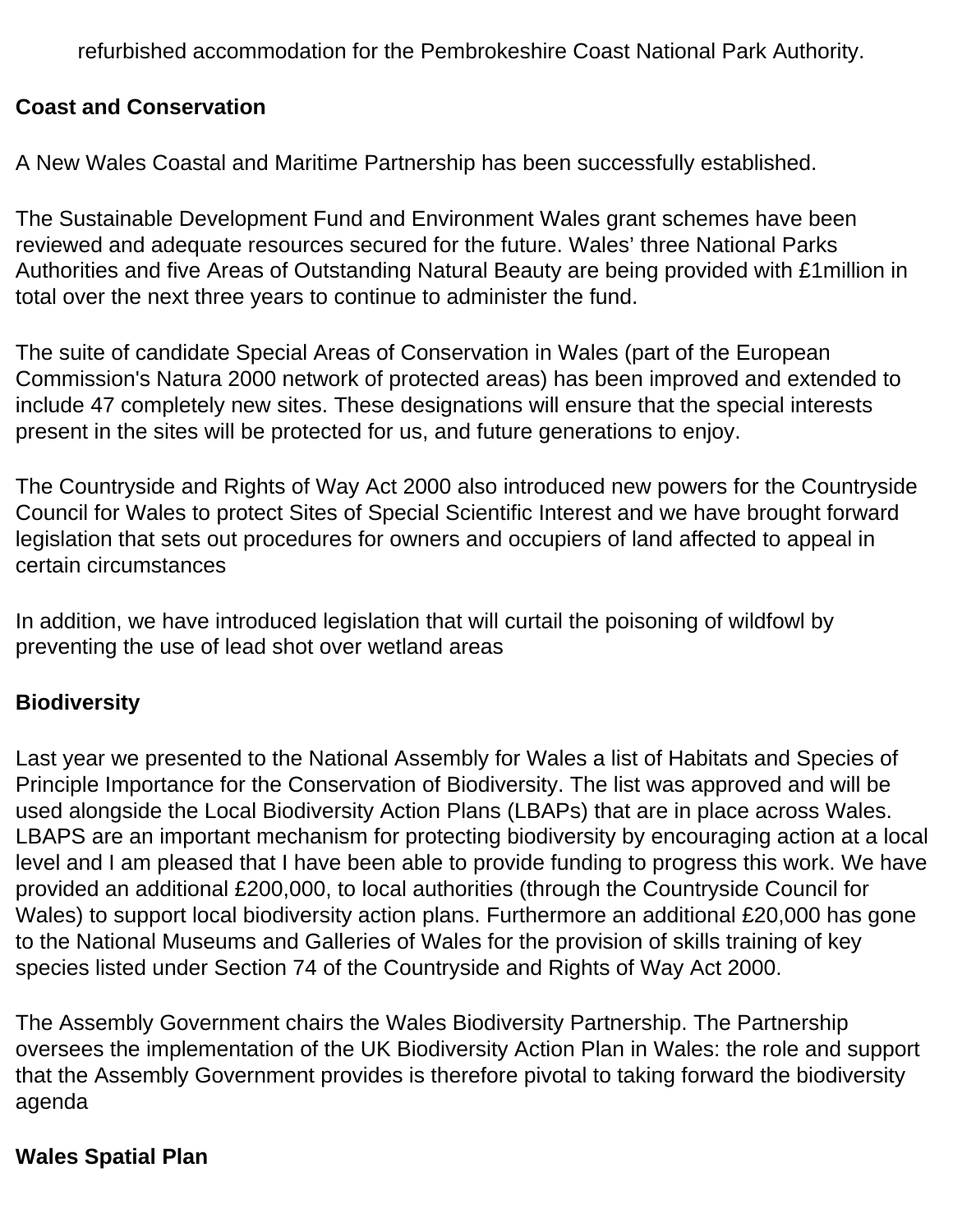A key element in *Plan for Wales* is the development of the Wales Spatial Plan, which has been undertaken keeping EPT Committee informed throughout. Following extensive research and early consultation exercises, the draft plan is on schedule for publication for consultation in Summer 2003.

The Assembly government secured a key clause in the Planning and Compulsory Purchase Bill, now going through Parliament, which places a duty on the Assembly to prepare and publish a spatial plan.

# **PLANNING**

'*Planning: delivering for Wales',* issued for consultation in January 2002, set out the Assembly's aspirations to change and improve the planning system in Wales to better equip it to deliver sustainable development and economic regeneration. There was widespread support for its aims to make policies and plans more inclusive, integrated and strategic, to improve the quality and efficiency of planning decision making, and to assess the resources needed to bring about these changes.

In November 2002, I launched a comprehensive programme of change. Some of the proposals require primary legislation and we are working on this with the UK Government. Others will involve updating Assembly legislation and reviewing our policy, technical and procedural advice. In this we will continue to work with our partners, particularly those in the Planning Forum.

We have introduced a system of cross-party involvement in the determination of larger or more sensitive planning applications and appeals. All called-in applications and recovered appeals are now referred to Planning Decisions Committees for determination. Previously these decisions were taken by a Minister.

# **Planning Policy Wales**

A full review of land use planning policy in Wales has been undertaken. The resulting document *Planning Policy Wales* provides distinctive planning policy for future land use. **Planning Policy Wales** (PPW) is the result of the Welsh Assembly Government's new, inclusive approach to reviewing land use planning policies. It underlines the importance placed by the Assembly Government on ensuring 'Made in Wales' planning policies are adaptable and able to deliver the best possible solutions appropriate for the needs of Wales.

The document is firmly based on the Welsh Assembly Government's goals of achieving sustainable development, building a dynamic and advanced economy, tackling social disadvantage and promoting equal opportunities. It is the culmination of an extensive review of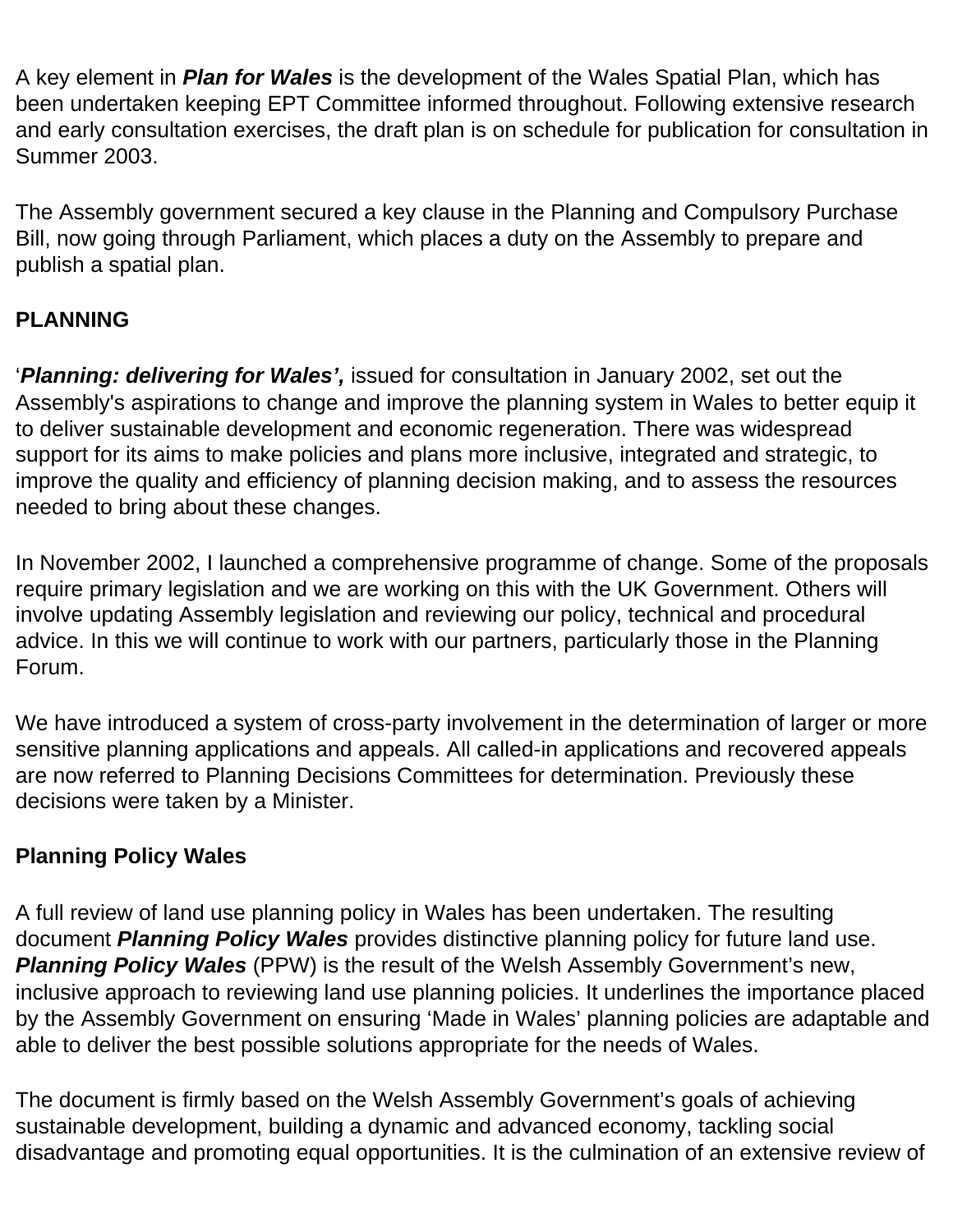planning policy in Wales which has involved partnership with local government, business and the voluntary sector in the shape of the Land Use Planning Forum.

The following Technical Advice Notes (TANs) have been published (these provide supplementary advice to complement planning policy in 'Planning Policy Wales'):

- TAN 6 'Agricultural and Rural Development'
- TAN 20 'The Welsh Language Unitary Development Plans and Planning Control'
- TAN 21 'Waste'
- TAN 19 'Telecommunications'
- TAN 12 'Design'.

# **Unitary Development Plans**

I have actively encouraged planning authorities to work towards the adoption of their Unitary Development Plans including monitoring their progress at 6 monthly intervals, taking follow up action as necessary and publishing timetables on the Assembly website.

A Good Practice Guide on Sustainability Appraisal of Unitary Development Plans in Wales has been published

### **Design Commission for Wales**

We have established the Design Commission for Wales. This is the product of an inclusive approach which encourages local Government, professionals, business and community organisations to work together to improve design outcomes. The idea for the Commission was developed with the help of a larger number of people working in design and related fields. Apart from establishing the Commission, the Design Steering Group also initiated work on the revised Design Technical Advice Note.

# **Wales Planning Research Programme**

A programme of research is in place to inform the planning policy framework of Wales. The Wales Planning Research Programme is based on the objectives and themes identified in a Land Use Planning Scoping Study. The programme focuses on the needs and priorities of Wales, distinctive Welsh issues, management information for land use planning policy development, and assists the development of best practice guidance. Research undertaken includes

- Regional Strategies Scoping Study
- The Application of Accessibility Methodologies to Land Use Planning in Wales
- Farm Diversification and the Planning System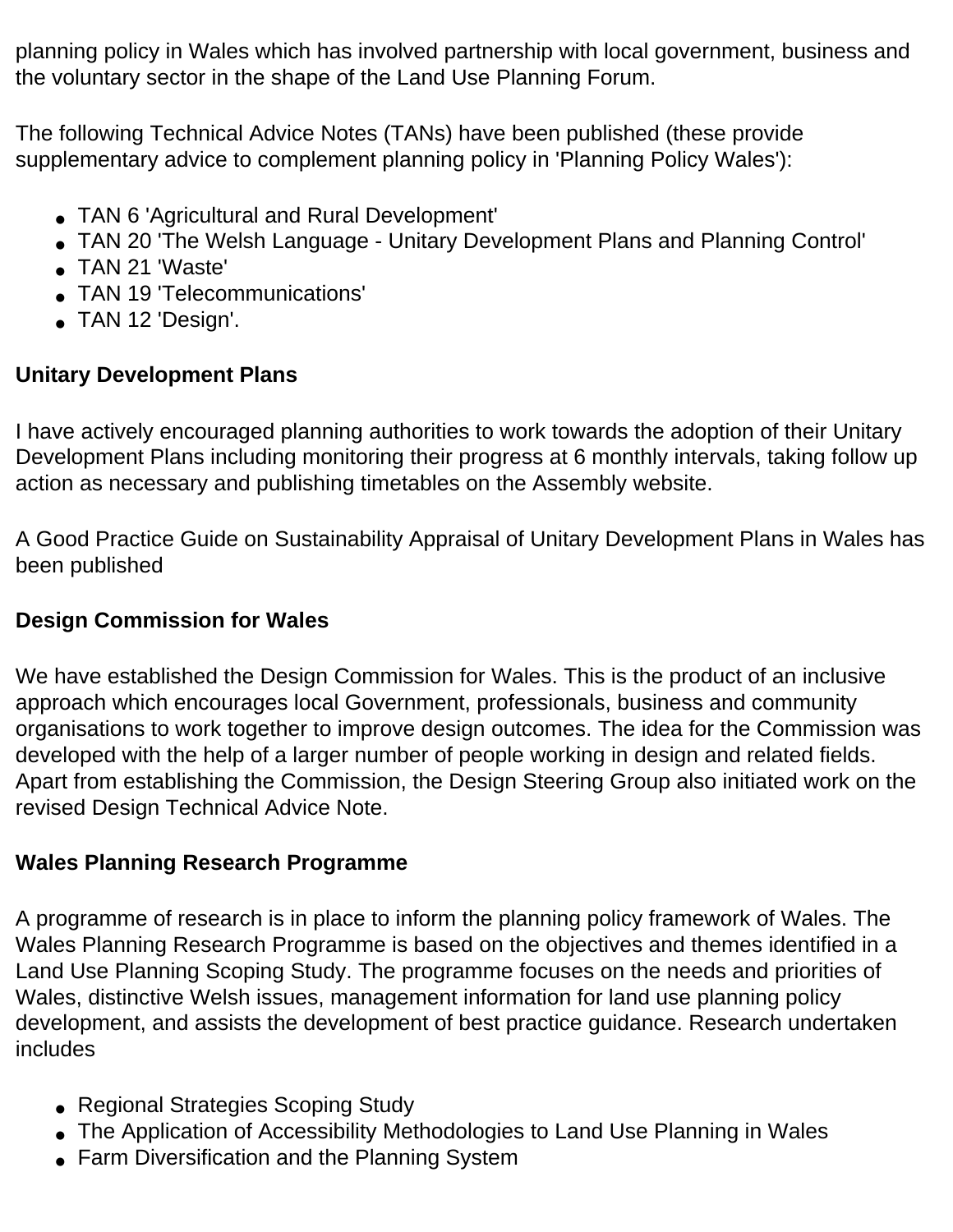- Sustainability Appraisal of Unitary Development Plans
- Review of Land Use Planning Indicators
- Second and Holiday Homes and the Land Use Planning System
- Baseline Topographic Data for the Assessment of Flood Risk along the Dee Valley
- The Rural Economy and the Planning System.

## **Planning and Health**

• Research is now under way to identify ways of improving consideration of health concerns in the planning system. The report, due in June, is intended to inform planning policy and provide advice and guidance for use in the planning decision making process.

# **Planning Aid Wales**

In late February I announced funding for a research project to develop the services Planning Aid Wales can offer to individuals and communities. The project report is due to be published in June.

## **Waste Planning**

Technical Advice Note (TAN) 21 was issued in November 2001. This provided detailed guidance to enable the planning system to help meet the demanding targets set out in Waste Directives and the Wales Waste Strategy "Wise about Waste". A key element was the requirement to establish voluntary joint regional arrangements to complete Regional Waste Plans by November 2003.

The 3 Regional Waste Planning Groups are on target to complete the Regional Waste Plans by the end of 2003 in accord with Technical Advice Note 21. This is a major piece of work that will ensure that the planning system will be able to deliver the waste management facilities that are necessary to meet national targets.

# **Draft Marine Aggregates Dredging Policy (dMADP)**

Draft Marine Aggregates Dredging Policy issued for consultation in May 2001. It set out the Welsh Assembly Government's strategic level policy in relation to the extraction of marine sand and gravel from the Bristol Channel and Severn Estuary. The objective of the document is to enable objective and transparent decisions to be taken about the most appropriate locations for dredging marine aggregates in Welsh Waters. This innovative approach introducing spatial planning in the marine environment is unique in the UK. The revised version of the draft dredging policy is likely to issue in the Summer this year

# **Aggregates Levy Sustainability Fund for Wales**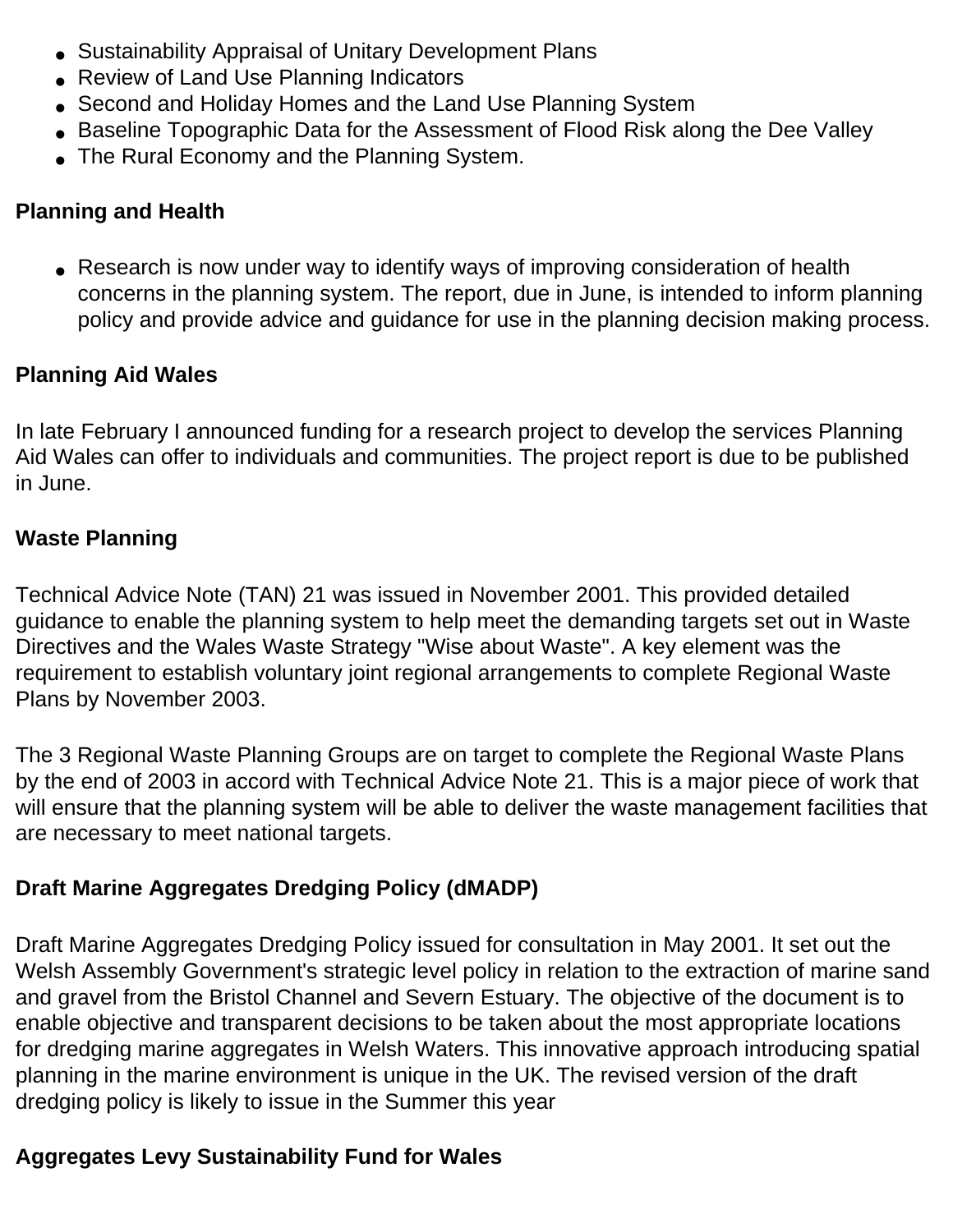I launched this fund in June 2002 and to date I have committed over £1.8 million to projects throughout Wales. The Fund is aimed at encouraging the recycling of aggregates and the promotion of alternative materials to primary aggregates. In addition, communities affected by quarrying can apply to the Fund to support local amenity projects.

# **Transport**

We have developed the Transport agenda for Wales working with partners throughout, including local authorities, Whitehall Departments, the Strategic Rail Authority, transport operators, and the voluntary sector.

To increase the involvement of key stakeholders in the process of creating and implementing our Transport policies, I set up the Welsh Transport Forum which represents a cross section of transport stakeholders. The Forum has taken forward a number of initiatives, including the review of Community Transport. The development of a motorcyling strategy, and a review of long distance bus and coach services was underway.

The Transport Framework for Wales was published in November 2001 and sets out how we aim to lead and support the delivery of the transport infrastructure and services that we need in Wales both internal and to connect us to the rest of the world.

The Framework is the translation of the aims and themes of the Assembly Government into what we want from our transport system having regard to the Assembly Government's policy aims under the headings of Economy, Environment, Safety, Accessibility and Integration.

# **PUBLIC TRANSPORT**

The Welsh Assembly Government wants to ensure that public transport in Wales is given a high profile here and beyond our borders. To achive this, I have set up a Public Transport Unit with my Department to drive forward the policy and technical work that is needed to implement our commitments

### **Bus and Coach**

We have taken forward a major element in *Plan for Wales* by introducing mandatory free travel by pensioners and disabled people on local bus services, and ensured this will be extended to include men aged 60-64 from April 2003.

We have steadily increased funding for local authorities under the Local Transport Services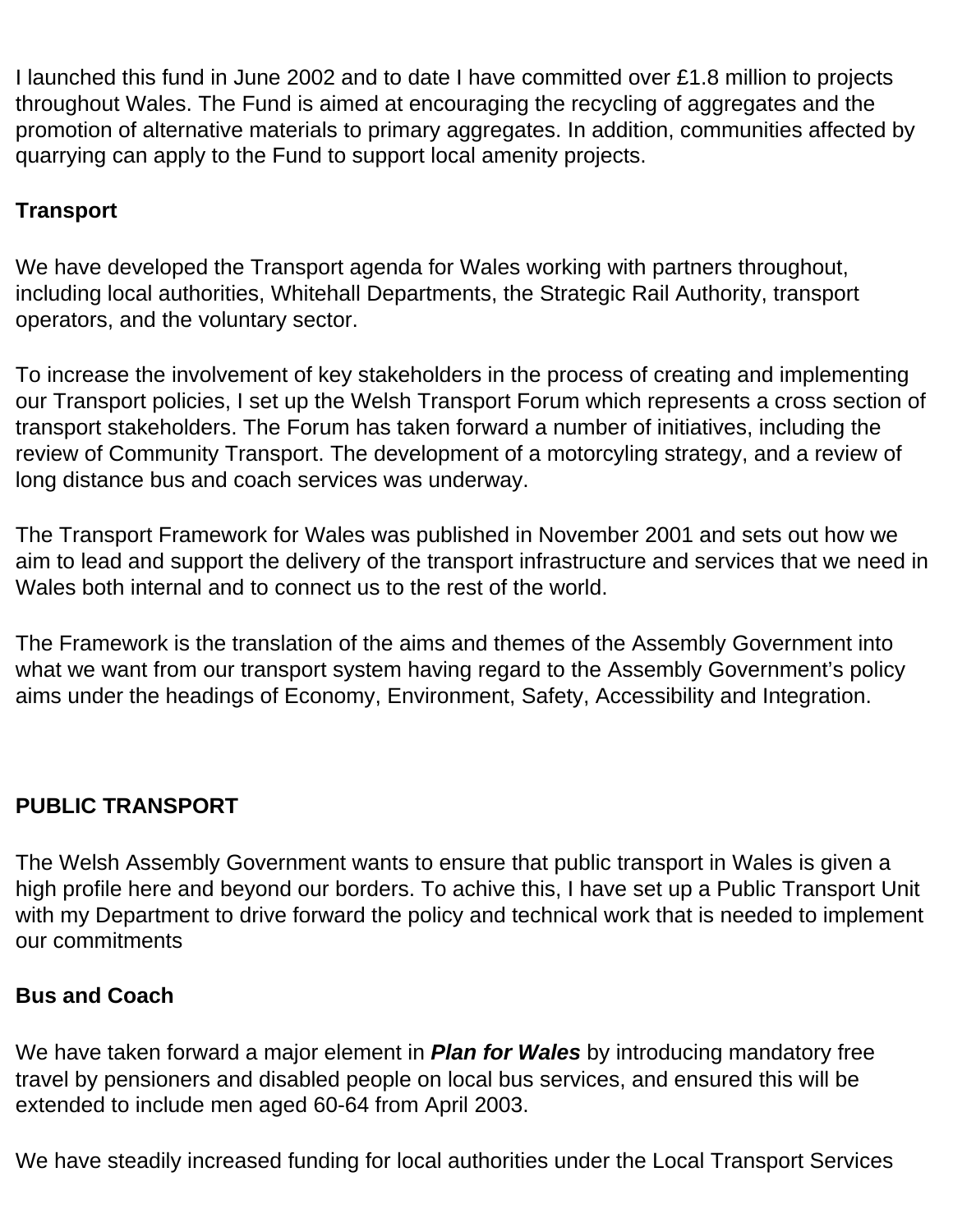Grant scheme, enabling authorities to subsidise local bus services and support community transport projects. We have raised the service subsidy agreements limits to 40% of an authority's total financial support for subsidised bus services. This has reduced the contract tendering requirements that apply to authorities, and so increased their flexibility to manage their resources most efficiently.

We have increased bus subsidies to local authorities from £2.25 million in 1998-99 to £8.45 million in 2003-04.

We have extended Bus Service Operators Grant (BSOG - fuel duty rebate) to Section 19 community transport operators in Wales.

A comprehensive review of community transport in Wales has been undertaken, and we have endorsed a report containing 75 recommendations. The report was launched last October, and obtained Cabinet approval for officials to work with the Community Transport Association, the NHS, local government and the voluntary sector (among others) to implement the recommendations.

We have facilitated the establishment of a group looking into the provision of long distance bus and coach services in Wales (report anticipated in April), and approved in principle the extension of BSOG to long distance bus and coach services (regulations are in preparation).

We have expanded the Community Transport Association's legal and technical advice network throughout Wales.

For the first time, through dedicated funding, there is an officer of the National Federation of Bus Users in Wales, to represent the interests of bus passengers.

We have safeguarded the continued operation of the Trawscambria bus service that runs between North and South Wales. This support will continue at least until the recommendations of the long distance bus and coach group has been considered (reviewed quarterly).

We have given financial support to the new seven days a week Cardiff Bay Express bus service that began its operations on 3 March- a service which is jointly funded by the Welsh Assembly Government, Cardiff County Council, and the Cardiff Chamber of Commerce.

We have supported a significant number of bus corridor improvements through Transport Grant, including raised boarding platforms and safe crossing points. Early evaluation from the projects in the Gwent area shows increased patronage.

We are also funding improved services in Deeside through the Demand Responsive scheme and the Wrexham – Barmouth bus route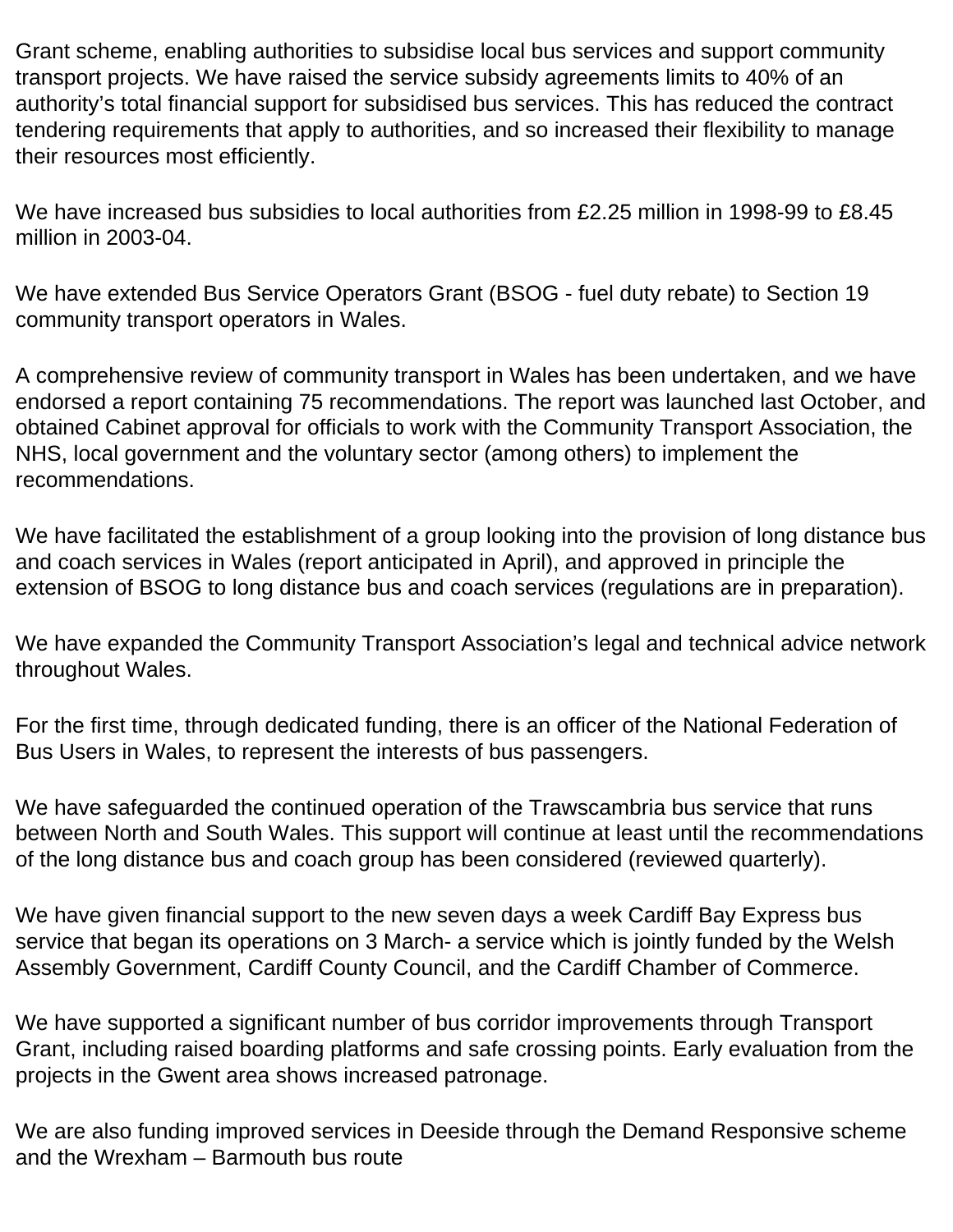We have provided more than £1m in support of the traveline multi-modal public transport information service, which is handling around 400,000 telephone calls per annum. The *Traveline Cymru* internet site went live in February 2003.

We are working closely with Department for Transport in England in taking forward Transport Direct, the new multi-modal travel information project covering public transport and roads.

Working with Crime Concern and others a Secure (bus) Stations accreditation scheme in Wales has been established, to help address passengers' concerns about security, and we are funding pilot schemes.

## **Rail**

We have been instrumental in the Strategic Rail Authority delivering a rail franchise solution for Wales leading to improved services. Franchise process has reached Best and Final offer stage, bidders required to tender by 7 April 2003 and a decision is likely to be made by the SRA in May-June, with implementation expected in autumn 2003.

We have provided a grant of over £2.4 million to allow Wales and Borders Trains to roll out a 12-month programme to modernise station facilities and enhance safety.

We will meet the full capital costs of the Vale of Glamorgan line, of upgrading the Ebbw Vale line to carry passenger trains (together with the additional capacity and stations required) and of the projects developed with SWIFT for additional capacity at Queen Street and on the Rhymney and Taff Vale lines.

We have developed rail freight and modal interchange proposals, and re-launched Freight Facilities Grant. We have made three offers of grant under the Freight Facilities Grant scheme.

We are supporting improvements to train services between North and South Wales – this followed from consultation with key stakeholders, including Assembly Members from North Wales.

Transport Grant is being used to provide funding for rail projects in Wales, including improvements to the Valleys lines and Cambrian line.

We contributed £250,000 towards the Project Inform system which is being funded by the SRA's Rail Partnership fund – this scheme provides up to the minute train information, new information screens and bilingual announcements at major stations, as well as information points at rural stations.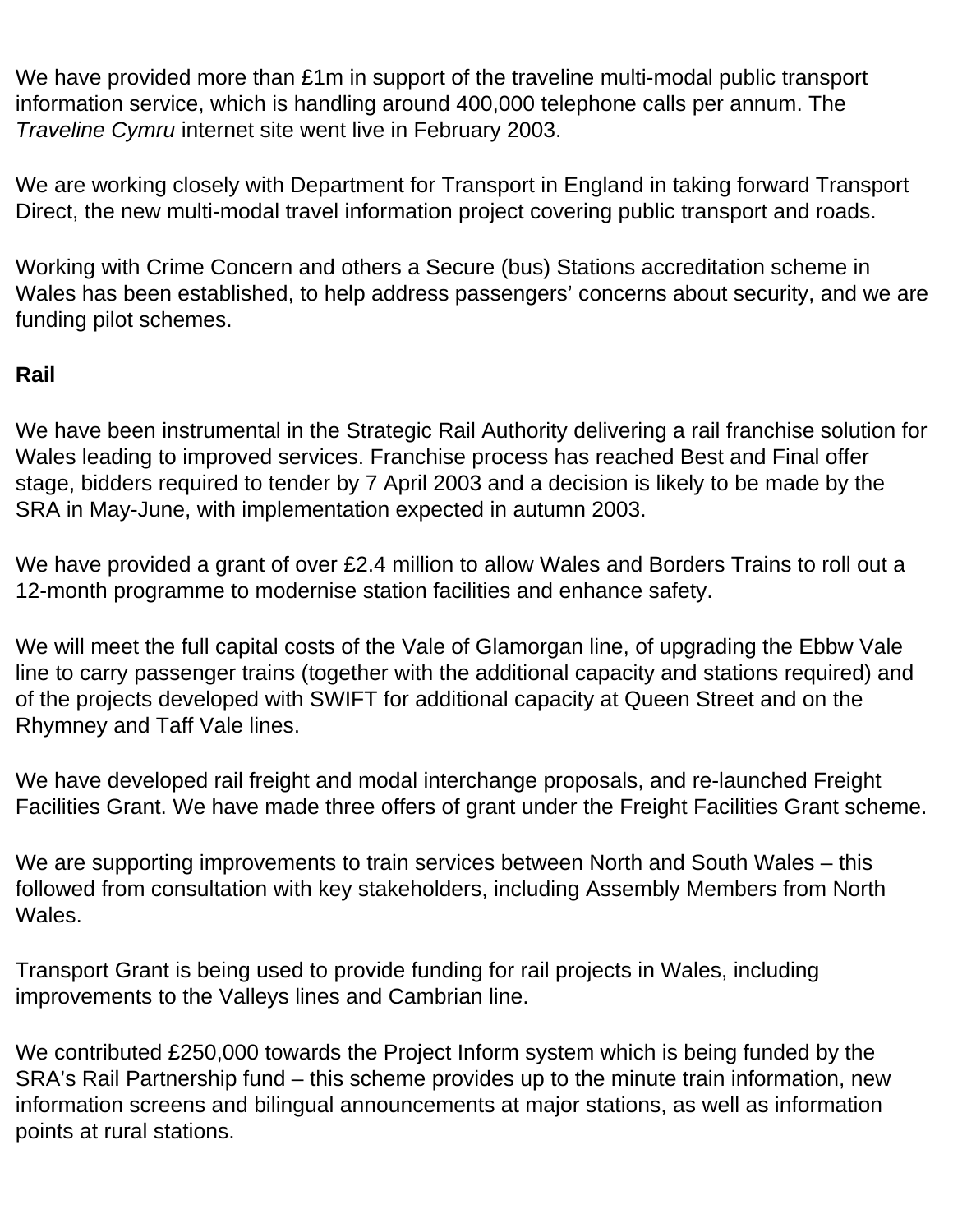### **Local Transport Strategies**

Local Authorities have been encouraged to draw up Local Transport Plans, and draft Regional Bus Strategies.

A Walking and Cycling Strategy for Wales has been developed, and through Transport Grant funding, a significant amount of cycling routes across Wales have been produced.

We have developed an initiative to encourage green travel plans and appointed Green Travel plan co-ordinators to encourage a shift from the use of the private car to public transport, walking, and cycling.

We have published report under the Road Traffic Reduction (National Targets) Act 1998 in January 2000, which has been updated in March 2003.

An updated scheme for disabled motorists has been developed and launched.

# **ROADS**

## **Trunk Road Programme**

The Trunk Road Forward Programme was published in March 2002 and will help support economic aims and growth in Wales, and this is reflected in A Winning Wales. It also reflects the aims of The Transport Framework. It is a major programme which is designed to achieve an integrated, accessible and sustainable transport system which will help support economic aims and growth in Wales. Funding for the Trunk Road Programme totals £36.5 million for 2003-04 rising to £59.5 million in 2005-06. This compares with £42.5 million in 1999-2000 and £32 million in 2000-01.

Since 1999 we have completed the following major schemes:

- A40 Carmarthen Eastern Bypass (Dec 99)
- A40 Fishguard Western Bypass (Feb 00)
- A55 Anglesey Dualling (DBFO) (March 01)
- A487 Llanwnda to South of Llanllyfni (Aug 01)
- A40 Travellers Rest Grade Separated Junction (March 02)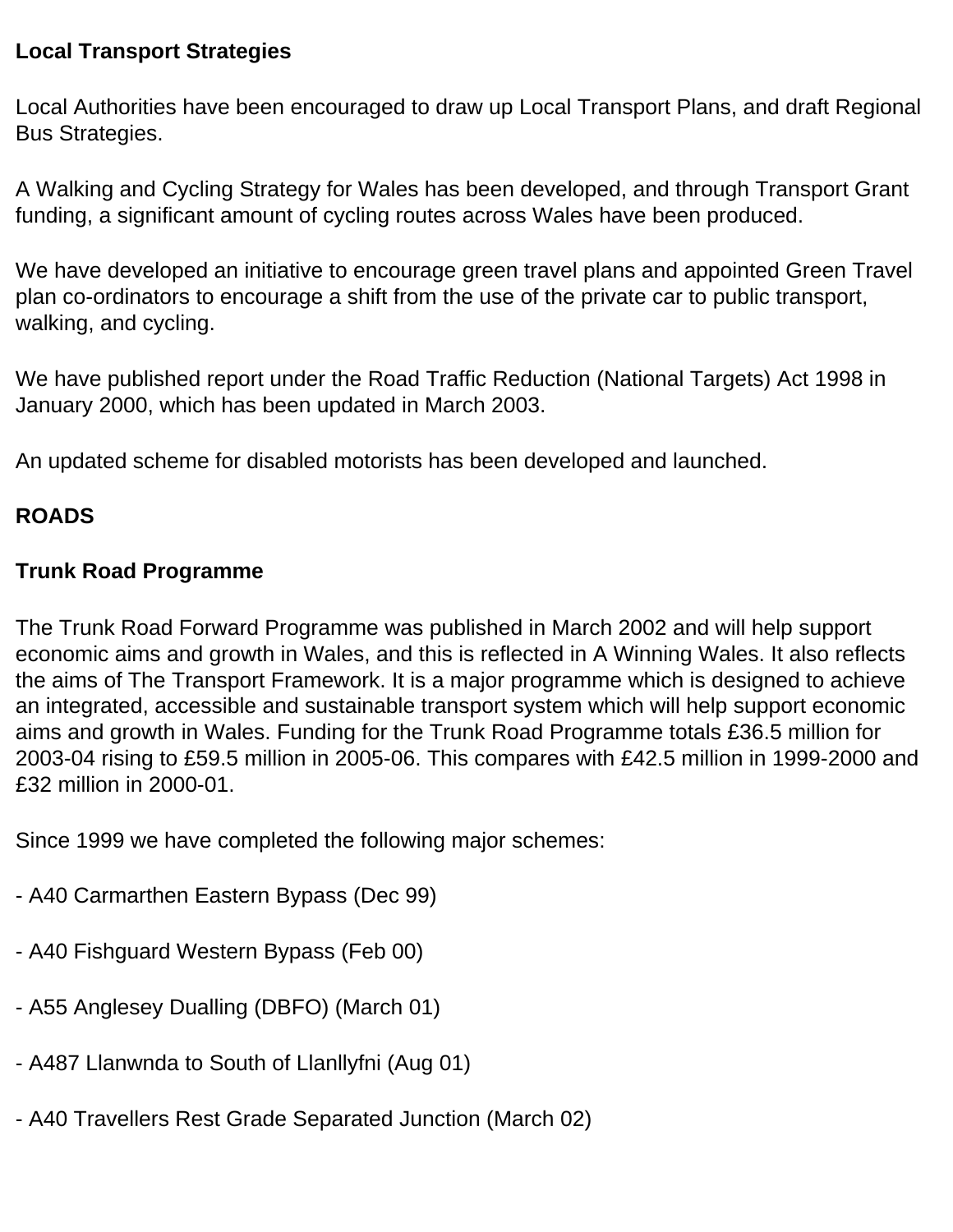- A477 Sageston Reberth Bypass (Sept 02)

Work is under way on two major schemes

- A470 Dolwyddelan to Pont yr Afanc (Completion 2005)
- A465 Tredegar- Dowlais Top dualling (Completion 2004)

## **Transport Grant**

Transport Grant decisions have been delivered on time and with transparent process. The annual budget had increased from £34.3m in 1999-2000 to £75.3m in 2003-2004. As well as funding improvements to public transport, Transport Grant also funds Local Authority Road Schemes.

### **Road Safety**

The first Road Safety Strategy for Wales was launched in January 2003, aimed at reducing real and perceived danger on Welsh roads in order to promote safe and sustainable access for all members of society.

All local authorities have been funded to enable them to appoint a Child Pedestrian Training Co-ordinator for three years from 2002-2003.

The Slower Speeds for Safer Streets Initiative has been launched - £1.5 million has been made available to local authorities to help them reduce speeds in vulnerable areas such as schools, libraries, leisure centres and residential developments in 2002-2003.

An office for Sustrans in Wales has been funded - £180,000 made available over three years.

A new road safety special grant to local authorities has been introduced to help them deliver improvements to road safety in their local areas. We have increased the grant from £3.6 million in 2000 to £6.7 million in 2003-04.

We have continued the Safe Routes to School Initiative – for a further 4 years from 2001-02.

### **Transport and the environment**

The Road Traffic (Vehicle Emissions) (Fixed Penalty) (Wales) Regulations 2003 have been approved. This provides local authorities with powers to enforce vehicle emission standards in areas of poor air quality and will come into force on 1 May 2003.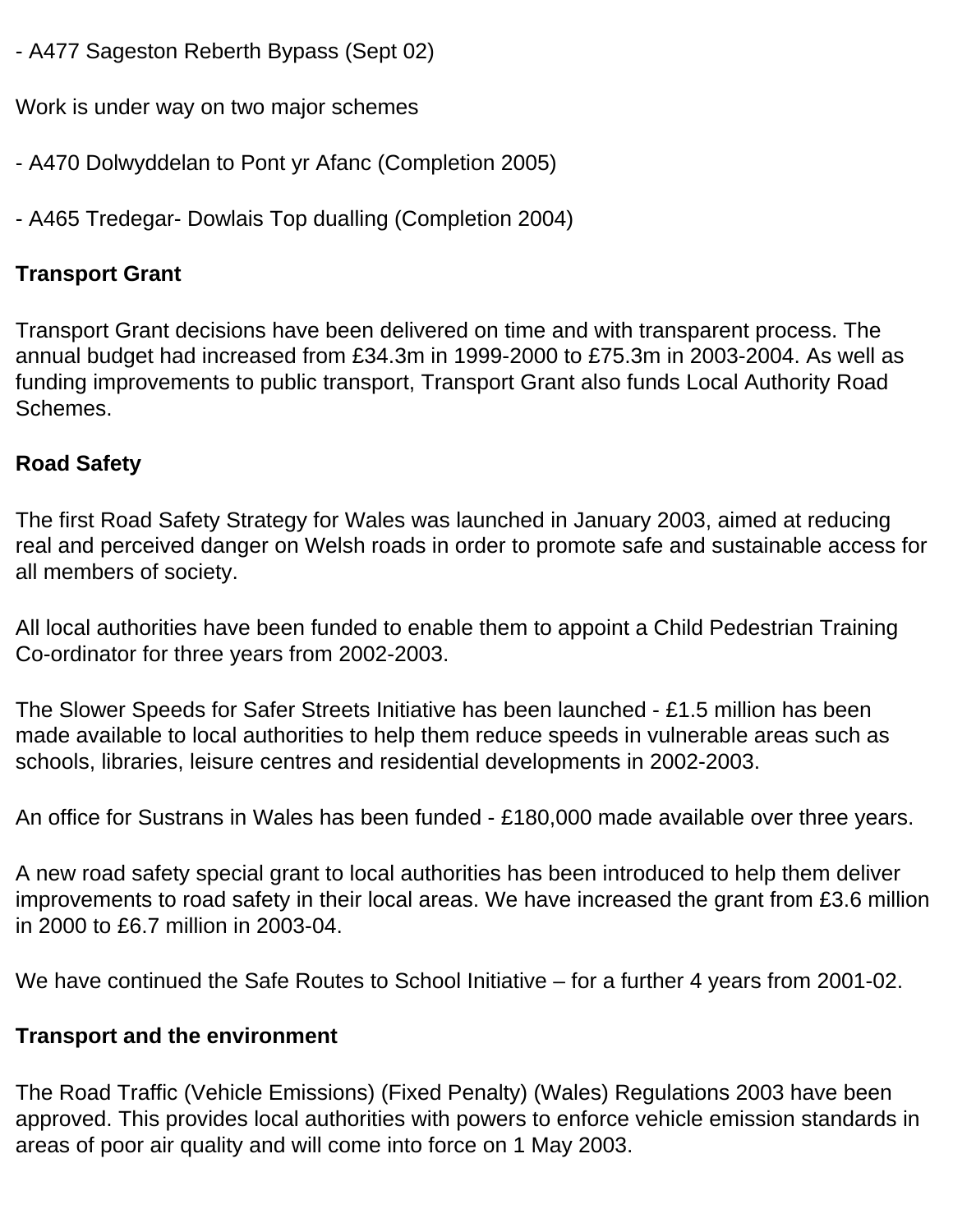We have funded the PowerShift Demonstration Project in Gwynedd, which has helped to provide LPG refuelling sites in Trawsfynydd and Barmouth.

# **Managing the Road Network**

In addition to the new road schemes described previously we have funded a wide range of improvements to the road network, including road repairs, improvements to signalling, and developing new information and management systems. Details are provided below:

- Special Local Road Grant for local authority road repairs at £25m spread over 2 years (2001-02 and 2002-03)
- 160 schemes as part of the Rural Town and Village Initiative with a value of £2.6m with a further 40 planned for 2003-04 with a value of £1m. The schemes are carried out to improve the quality of life in towns and villages
- 171 Local Safety Schemes over the past 3 years with a value of £5.2m. The completion of these schemes would contribute to accident reduction throughout Wales.
- £4.4m spent on measures for cyclists at NCN/Trunk Road interfaces.
- Signing up with Safety Camera Partnerships to reduce excessive speed where accidents are the result.
- Publication of the Report on the Noise Mitigation Study on trunk roads and motorways throughout Wales and the introduction of low noise surfacing.
- A470 Ty Nant to North of Maentwrog Road Railway Station Improvement Cost £1.9m; Start of Works - February 2000; Completion - February 2001.
- A494 Improvement at Tafarn y Gelyn Cost £1.2m; Start of Work Oct 2000; Completion - August 2001.
- A470 and M4 Making Better Use (of the network) Schemes
- Renewal of the M4 winter maintenance fleet

# **Signals and Lighting**

- Upgraded 80% of trunk road pelican pedestrian facilities to user friendly PUFFIN crossings;
- Energy and maintenance efficient light emitting diode (LED) signals installed at 60% of trunk road signals
- Trial to be launched in March 2003 of automated pedestrian facilities for the disabled at 2 sites
- First Government organisation to obtain energy accreditation
- Awarded by the British Astronomical society for environmentally reduced lighting and testing of remote dimming systems for lighting in North Wales

# **Intelligent Transport Systems**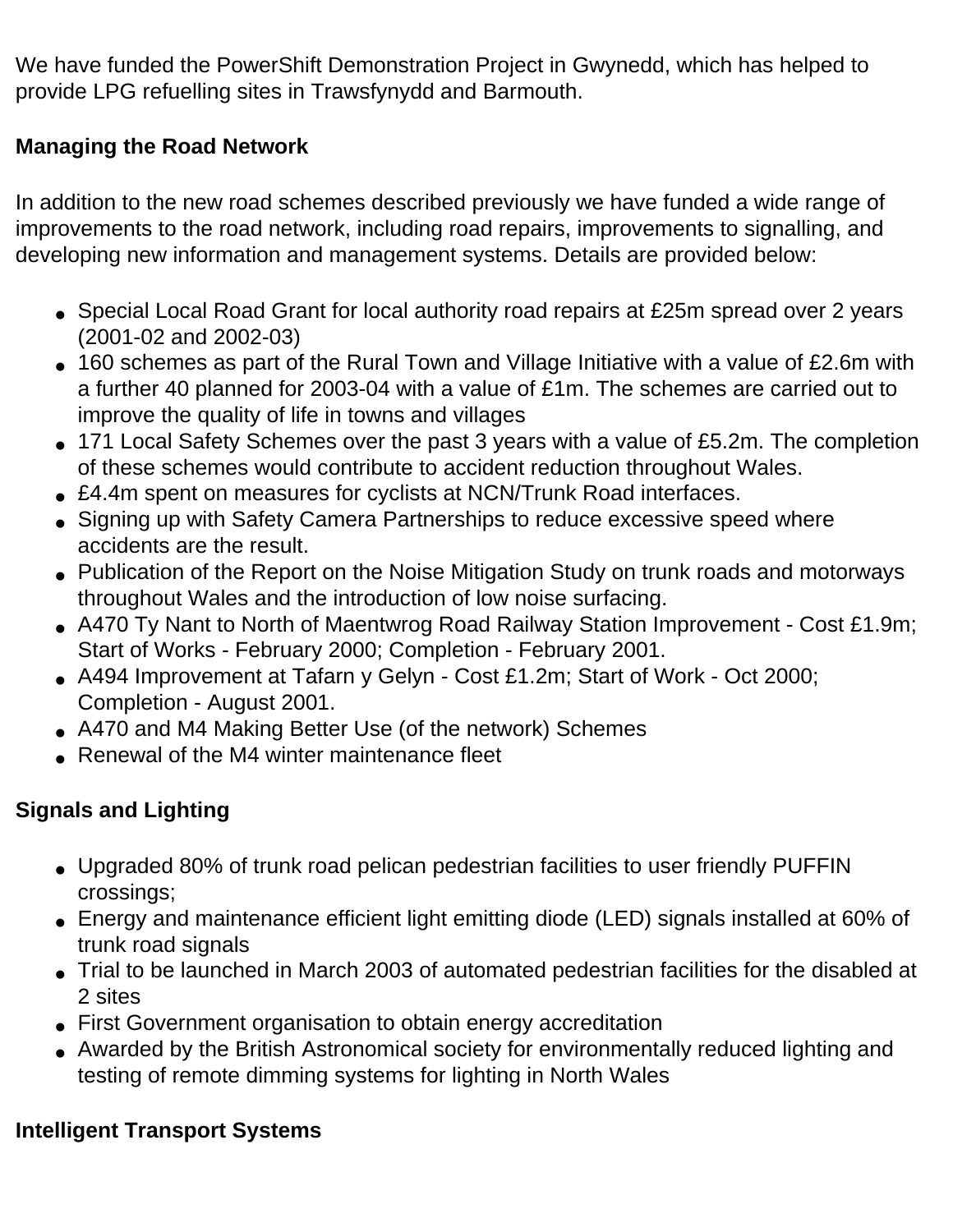- Publication of ITS strategy and 5 year implementation programme
- Preparation and provision of 34 Variable Message Signs on the M4 and A55 by Summer 2003 - pictogram signs to address language issues
- Provision of data collection and processing systems from SSC to M4 J34, and sections of A55
- Automatic queue protection and sign setting systems on M4 in Gwent
- Tunnel safety and risk reduction systems installed for A55 and Penmaenbach headland
- Provision of CCTV on the trunk road and motorway networks to assist with network and incident management
- South Wales Traffic control centre upgraded to undertake duties of the Gwent police control offices and deal with Emergency telephone calls - first in the UK.

### **Information and Network Management Services**

- Designed and tendered for the construction of new traffic management centre award expected March 2003
- Provision of CCTV to emergency services, TRA's and media for TV broadcast (S4C expected to use from March 2003)
- Broadcasting of travel information from TCC during events
- Delivery of new travel information services to the public by the WWW, bilingual telephone line and more recently the automatic notification of incidents via email and SMS text messaging
- Delivery of Transport Direct Wales user needs studies, workprogramme, RTI and Smartcard recommendations.

# **Trunk Road Estate Biodiversity Action Plan**

A technical consultation on plans to conserve and enhance wildlife along the Welsh Assembly Government road network was announced on 21 February. The draft Trunk Road Estate Biodiversity Action Plan sets out proposals for actions to be undertaken between 2004 and 2014 to safeguard species and habitats such as otters, Welsh clearwing moths and orchid rich grassland. It will support the Transport Directorate's work in relation to wildlife, in line with the duty on the Assembly Government in the Countryside and Rights of Way Act 2000 to have regard for the conservation of biological diversity in its work.

### **HERITAGE**

My portfolio includes the historic environment of Wales, where Cadw undertakes my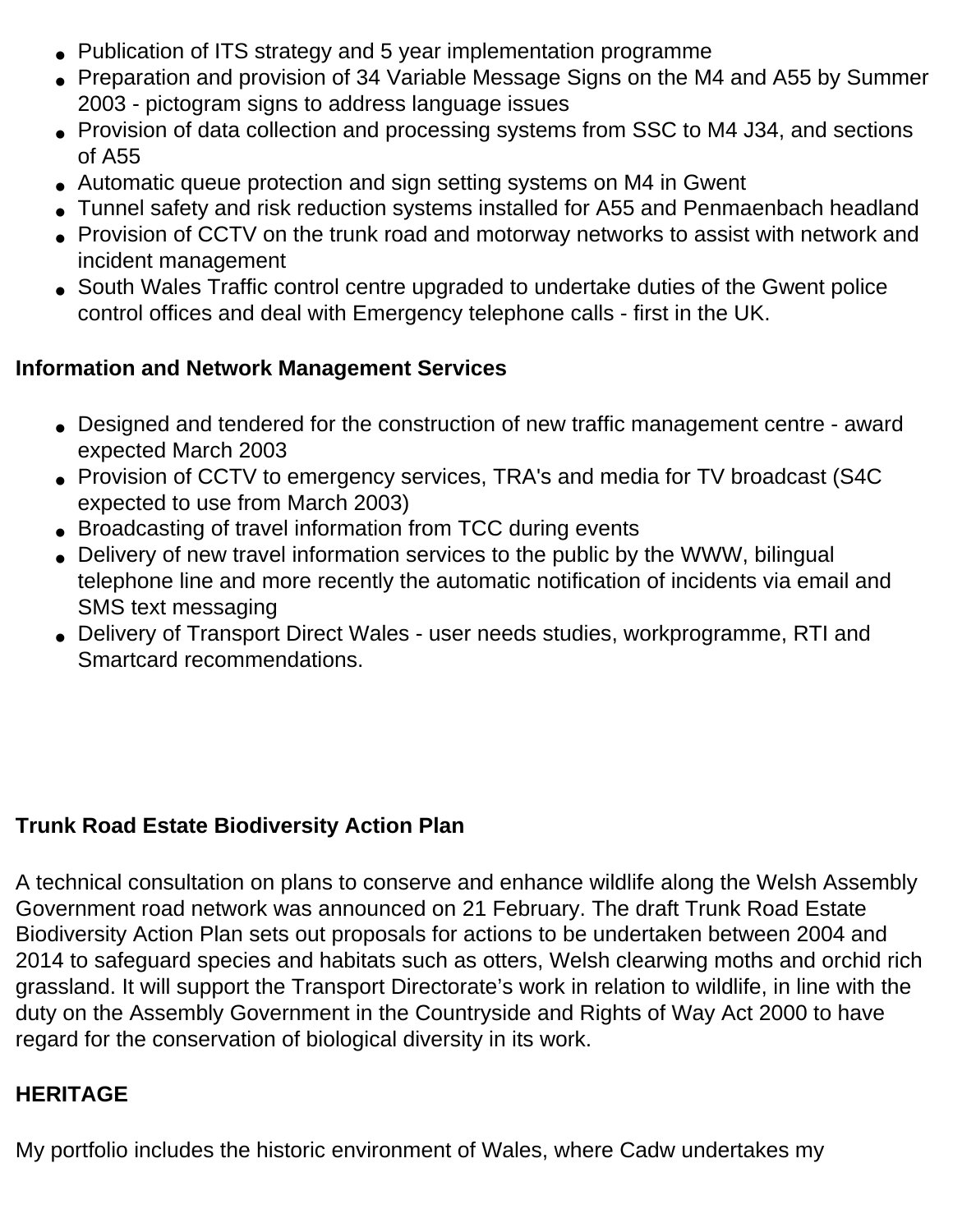responsibilities on a day-to-day basis. Cadw was established to protect, conserve and to promote an appreciation of the historic environment of Wales and in addition to having a range of statutory duties it also has a number of monuments of national importance in its care. Cadw plays a key role, in partnership with other heritage organisations in Wales, in managing the heritage of Wales and it is essential that we have developed, clear policies and integrate the role of heritage through all policy bases.

# **Heritage Policy Development**

Last July I hosted a conference ( *'An Asset for the Future'*) which explored the role of heritage in our society and considered the contribution that the historic environment makes to our day to day lives, and how this could be enhanced in economic and social terms by exploring new ways of managing the historic environment.

Subsequently, to examine this theme further and in more detail, I commissioned a review and drew together a small drafting group of independent experts to prepare a consultation document, on the basis of which I could invite the views of people and organisations throughout Wales on the way forward. I plan to issue this consultation document shortly and the response to it will be available to inform the policies and priorities of the next administration.

## *Other key activities that I would like to highlight are:*

### **Conservation Programme**

Major conservation projects on two castles in state care - St Quentins at Llanblethian in the Vale of Glamorgan, and Dolforwyn in Powys. This work has been completed, and I was able to open them to the public. Cadw also restored a building in Margam to serve as a museum for inscribed stones

# **Industrial Heritage**

With help from the Assembly through Cadw, the Blaenavon industrial landscape achieved designation as a World Heritage Site. Cadw has reinforced its focus on industrial heritage with grants in the region of £300,000 for major projects at the Tondu and Cyfartha Ironworks and the offer of grant of £570,000 for proposals to regenerate the former Penallta Colliery.

### **Historic Buildings Grants**

We have offered over £8 million in grant for the repair of buildings of historic or architectural significance in Wales.

### **Town Schemes**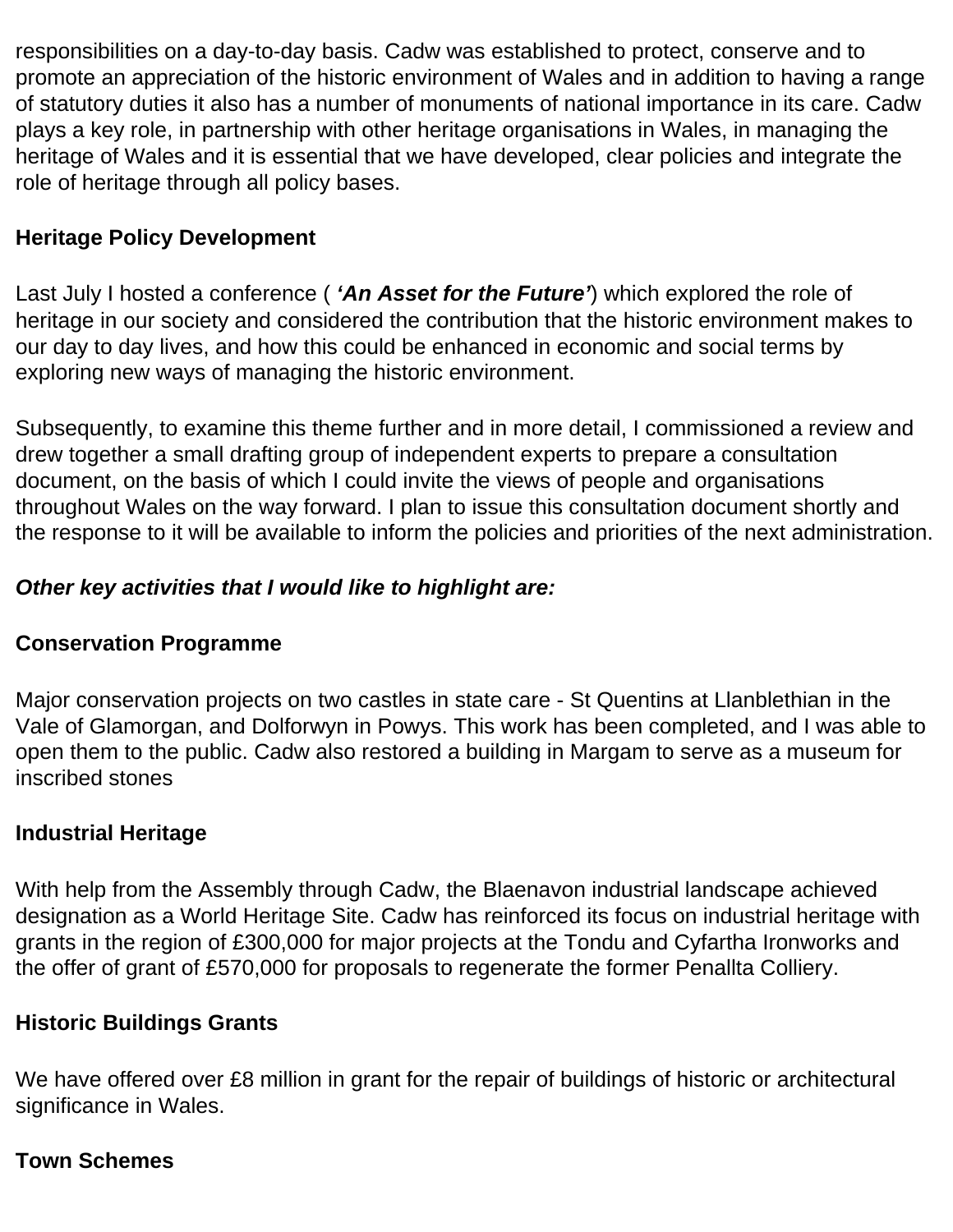Twenty-two town schemes have been established with local authorities, many of them involving the Heritage Lottery Fund as well as Cadw, to help historic repair and regeneration in the towns of Wales. Over £1.2m grant from Cadw has gone into these schemes which acts as a lever to releasing additional resources from other agencies

## **Equality Issues**

In order to improve access for disabled people to historic buildings and sites, last year we published advice (*Overcoming the Barriers*) on the sort of alterations that might be necessary, and have embarked upon access audits of all of the monuments in the Assembly's care.

### **Listing Resurvey**

The listing resurvey of Wales, which both the Welsh Affairs Committee and the Assembly's own Audit Committee have identified as a priority, has progressed over the last three years and is still on target for completion in 2005. Over this period roughly a quarter of the building stock in Wales was surveyed.

## **Religious Buildings**

The Welsh Historic Buildings Trust has been established to care for the most important of Wales' chapels, which are no longer used for religious worship.

### **Listed Building Consent Delegation**

We have recently invited local authorities to bid for delegation to decide most listed building consent cases themselves. Only those authorities that demonstrate that they have sufficient conservation expertise will receive a delegation. The Vale of Glamorgan Council and Monmouthshire CBC has submitted successful applications. Delegation ensures a better and more efficient service to the public.

### **Landscape Registers and Information**

We have recorded in detail the historic landscapes of Wales in the form of Landscape Registers, to serve both as an educational tool and to inform major planning decisions. Over the last three years we have published another five booklets on caring for aspects of the historic environment, and I launched the most recent – which addresses small rural dwellings – in Conwy only last week.

### **Traffic Management in Historic Areas**